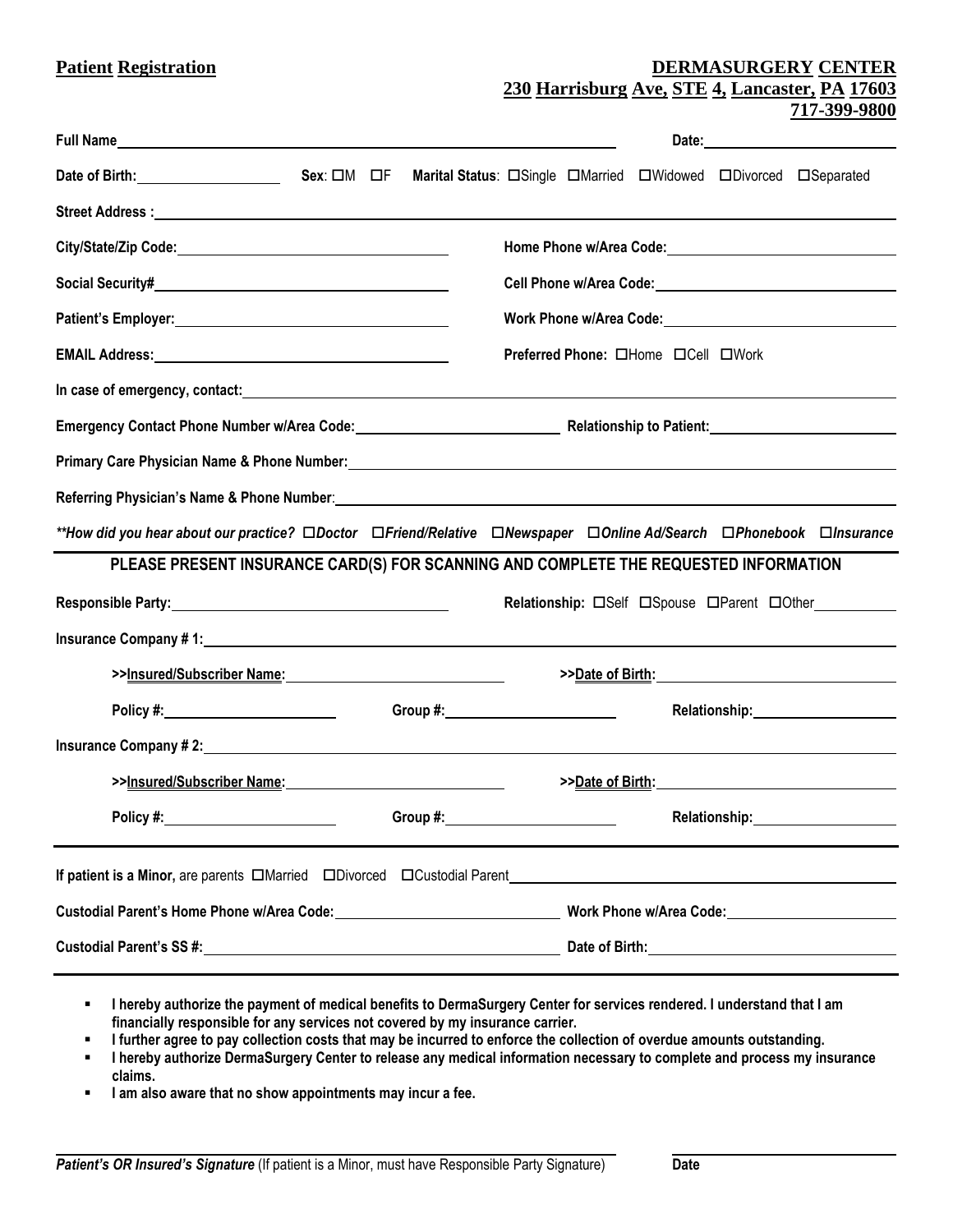## **DERMASURGERY CENTER FINANCIAL POLICY 717-399-9800**

Dear Patient:

Thank you for choosing the DermaSurgery Center. **Please complete all forms** and bring the forms to your scheduled appointment.

We would like to share the following policies with you so that you understand your responsibility regarding the charges for services rendered to you by Dr. S. Teri McGillis.

## **MEDICARE:**

We are a participating provider. We bill Medicare and Medigap carriers. We also bill most Medicare Advantage Plans. You will be responsible at the time of service for payment of:

- COPAYMENTS / DEDUCTIBLES
- CHARGES FOR NONCOVERED OR COSMETIC SERVICES
- (\*You will be asked to sign an Advanced Notice of Liability Form in the event that a service is provided which we know is not covered by Medicare)

## **COMMERCIAL PLANS:**

If we participate (are contracted) with a commercial insurance plan under which you are covered, we will bill the carrier for all medically necessary services rendered. We will bill both your primary and secondary for contracted plans. You will be responsible at the time of service for payment of:

- COPAYMENTS / DEDUCTIBLES
- CHARGES FOR NONCOVERED OR COSMETIC SERVICES

In the event that you, as the patient, or we, as the physician, are not aware of a charge that is not covered by your plan, you will be balance billed after we obtain a denial from your insurance carrier.

\*\*For patients who have insurance coverage with an insurance carrier with which we do not have a contractual relationship, please note the following:

We will bill your carrier for surgical procedures only.

Payment for the office visit portion of your visit must be paid at the time of service.

Please understand that since we do not have a contract with your plan, we are not obligated to adjust our charges based on your plan's coverage or benefits.

### **SELF PAY:**

For patients that do not have medical insurance we require payment in full at the time of service. If surgery is required you will be given an estimate of charges before services are rendered. We accept cash, checks, credit cards, and we also offer financing through Care Credit.

## **COSMETIC PROCEDURES:**

Our policy for cosmetic procedures is payment in full at time of service. Please note that we do not accept personal checks for cosmetic services. Payment must be made with cash, credit card or money order.

## **PLEASE SIGN BELOW TO ACKNOWLEDGE THAT YOU HAVE READ AND UNDERSTAND OUR FINANCIAL POLICY**:

**Signature Date**

**Print Name**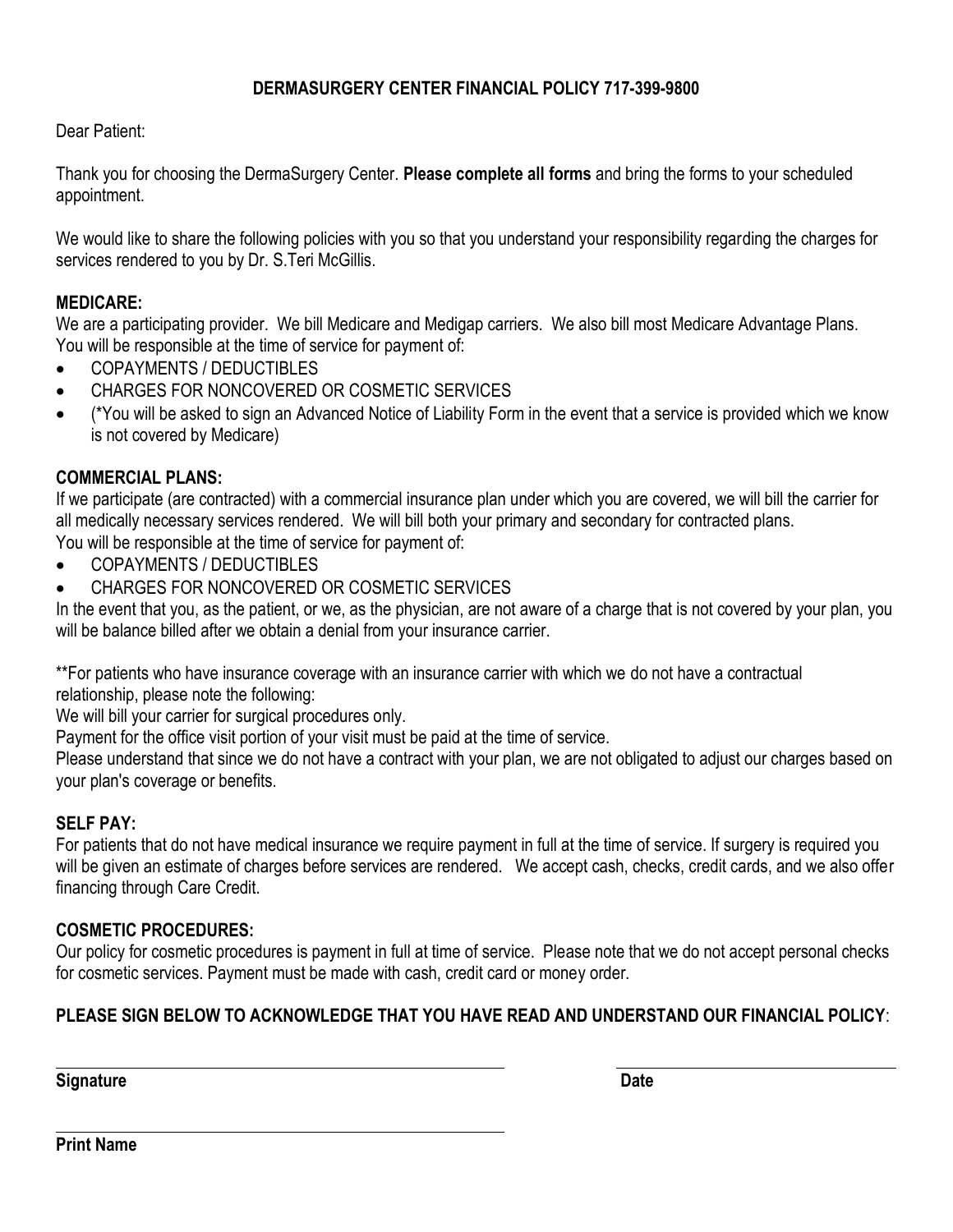## **DERMASURGERY CENTER, P.C.**

## **Patient Consent for Use and Disclosure Of Protected Health Information**

With my consent, DermaSurgery Center, P.C. may use and disclose protected health information (PHI) about me to carry out treatment, payment and healthcare operations (TPO). Please refer to DermaSurgery Center, P.C.'s Notice of Privacy Practices for a more complete description of such uses and disclosures.

I have the right to review the Notice of Privacy Practices prior to signing this consent. DermaSurgery Center, P.C. reserves the right to revise its Notice of Privacy Practices at any time. A revised Notice of Privacy Practices may be obtained by forwarding a written request to DermaSurgery Center, P.C.'s Privacy Officer, 230 Harrisburg Ave, Suite 4, Lancaster, PA 17603

With my consent, DermaSurgery Center, P.C. may call my home or other designated location and leave a message in reference to any items that assist the practice in carrying out TPO (such as: appointment reminders, insurance items, and any call pertaining to my clinical care, including but not limited to laboratory results).

With my consent, DermaSurgery Center, P.C. may mail to my home or other designated location any items that assist the practice in carrying out TPO (such as: appointment reminder cards and patient statements).

With my consent, DermaSurgery Center, P.C. may e-mail to the address I have provided any items that assist the practice in carrying out TPO (such as: appointment reminder cards and patient statements). I have the right to request that DermaSurgery Center, P.C. restrict how it uses or discloses my PHI to carry out TPO.

However, the practice is not required to agree to my requested restrictions, but if it does, it is bound by this agreement.

By signing this form, I am consenting to DermaSurgery Center, P.C.'s use and disclosure of my PHI to carry out TPO.

I may revoke my consent in writing, except to the extent that the practice has already made disclosures in reliance upon my prior consent. If I do not sign this consent, DermaSurgery Center, P.C. may decline to provide treatment to me.

I have been offered a copy of the DermaSurgery Center, P.C.'s Notice of Privacy Practices.

**Signature Date**

**Print Name**